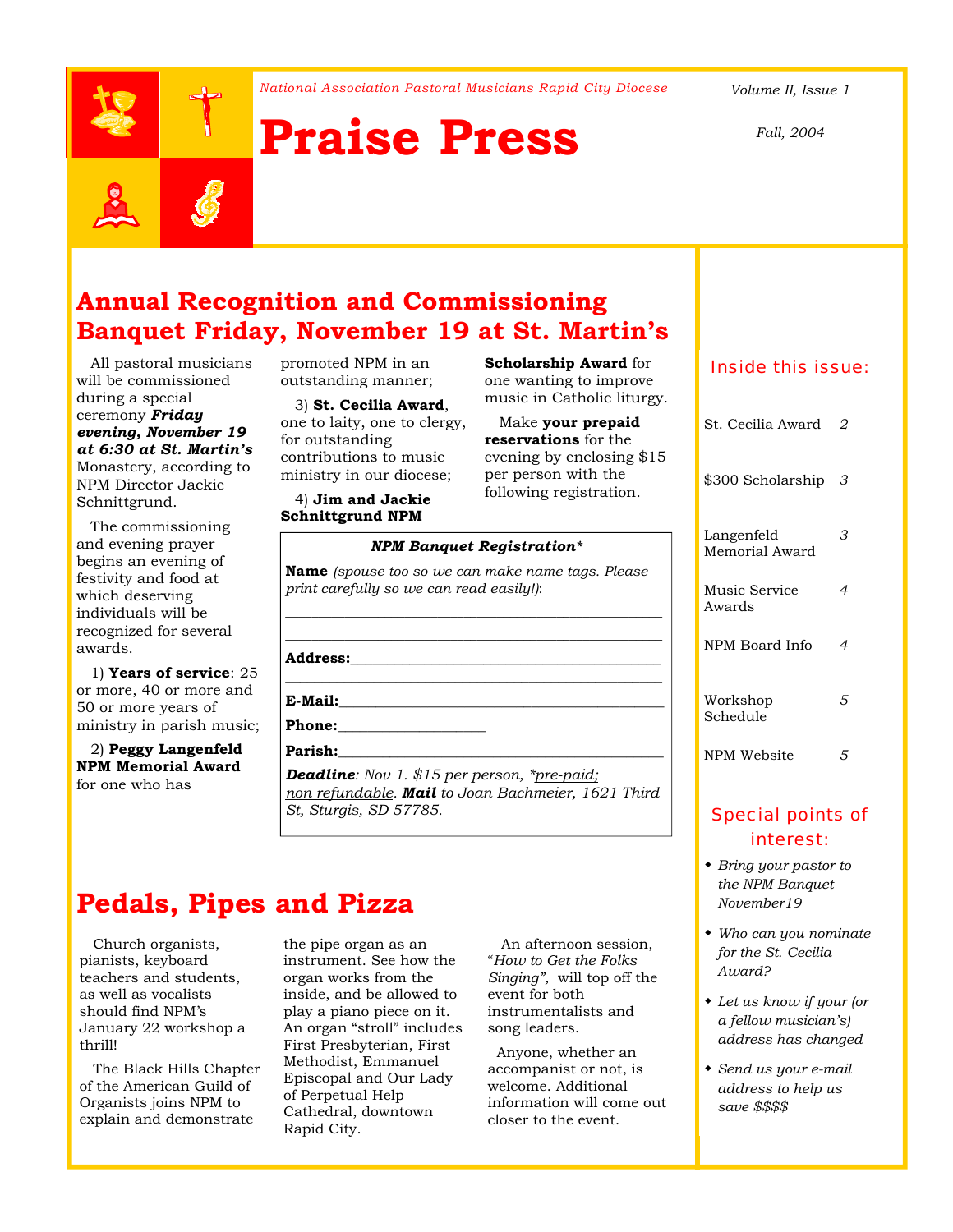# **St. Cecilia Award Nominations Due October 27**

 The St. Cecilia Award named for the patroness of church music, recognizes a lay person *and* a clergy member for their contributions to making the liturgy alive through music. Recipients will be announced at the annual NPM Banquet November 19.

 Last year's recipients were Margaret Thompson and Monsignor Michael Woster.



 St. Cecilia was a first century, (c. 117) cultivated, young patrician woman of a senatorial family. She vowed her virginity to God, but her parents married her to Valerian of Trstevere. At her prompting, he agreed to purification to see the angel with which Cecilia explained she was prayerfully accompanied. Valerian's brother, too, became baptized and the two brothers began the ministry of giving proper

burial to martyred Christians.

They were eventually arrested and martyred for their faith. When Cecilia buried them at her villa on the Apprian Way, she, too, was arrested. Ordered to sacrifice to false gods, she refused and was also martyred.

 Cecilia's association with music, singers, musicians, instrument makers, and poets likely came from a phrase in her Acta "*While the profane music of her wedding was heard, Cecilia was singing in her heart a hymn of love for Jesus, her true spouse."* St. Cecilia's feast is annually celebrated November 22. She is represented by the lute, organ and roses.

# **St. Cecilia Award Nomination**

Name of Nominee:

Music Ministry (accompanist, director, leader, clergy, etc):

\_\_\_\_\_\_\_\_\_\_\_\_\_\_\_\_\_\_\_\_\_\_\_\_\_\_\_\_\_\_\_\_\_\_\_\_\_\_\_\_\_\_\_\_\_\_\_\_\_\_\_\_\_\_\_\_\_\_\_\_\_\_\_\_\_\_\_\_

Number of years in ministry:

Reasons for award nomination:

Named for the patroness of church music, the St. Cecilia Award recognizes two people each year— a lay person *and* a clergy member. Using the space at the left, or a separate, typewritten page, nominate that individual whose extraordinary contribution to the ministry of music brings the people of our church closer to Jesus Christ.

**NOTE**: *Those nominated last year for this award, must be resubmitted for nomination this year*.

### Return nomination **before October 27** to:

*Joan Bachmeier, NPM Secretary 1621 Third St, Sturgis, SD 57785. joanbach@rushmore.com*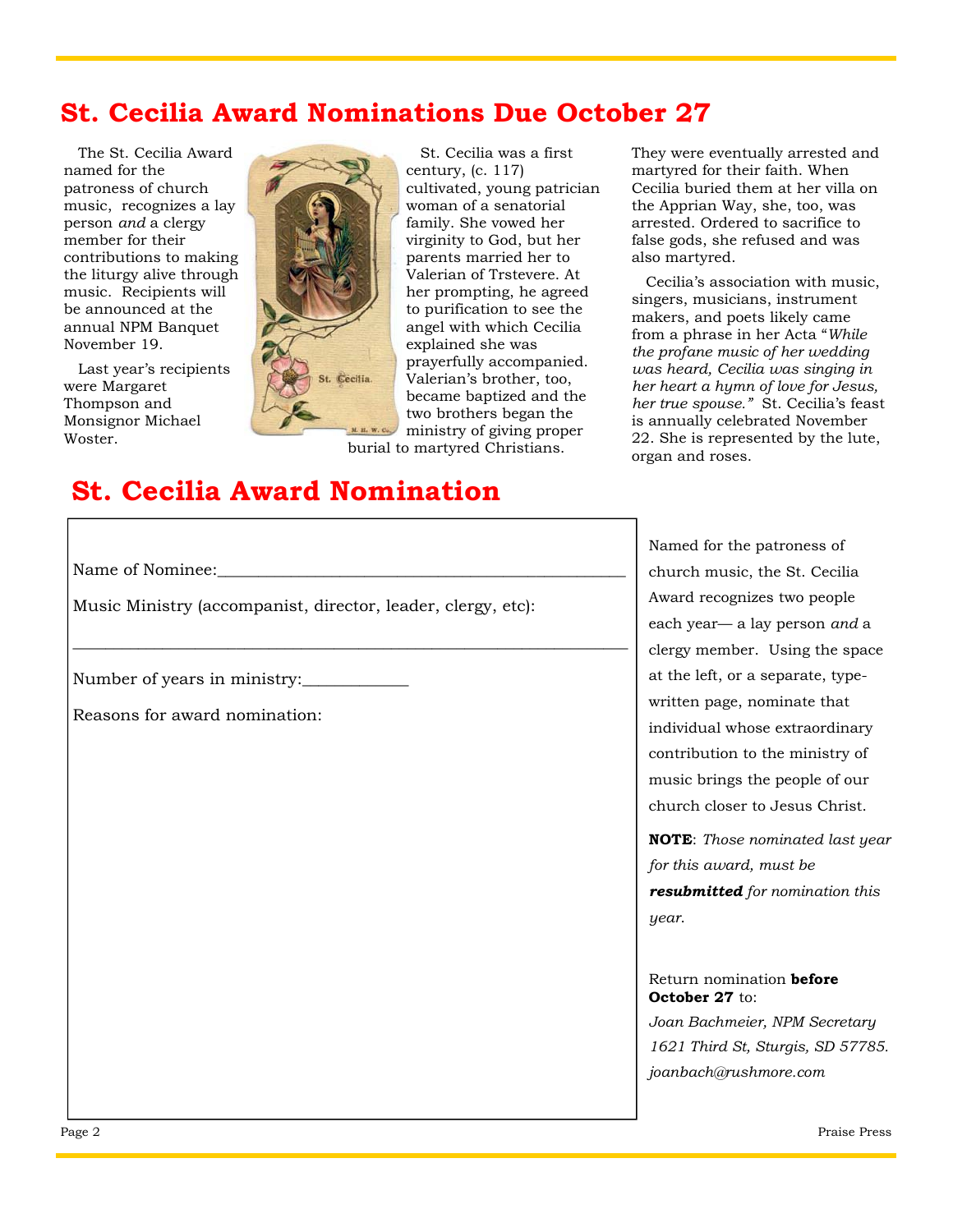# **New \$300 Scholarship for Parish Music Available**

 *The Jackie and Jim Schnittgrund NPM Scholarship* in the amount of \$300 will be awarded to a recipient in the Rapid City Diocese who will use the proceeds to improve music in Catholic liturgy.

 Examples of how the scholarship might be used includes individual lessons, purchase of equipment related to

music in the parish, in-service for music ministers, etc.

Complete and return the

*Schnittgrund Scholarship to plant seed for future of music ministry.*  following application to:

*Jackie Schnittgrund 6831 Muirfield Dr. Rapid City, SD 57702*.

 The scholarship recipient will be announced November 19 at the Annual NPM Banquet at St. Martin's Monastery.

 **Application deadline is October 27**.

### **Schnittgrund Scholarship Ap**

1) State your name, address, phone number, and email address.

2) What is your present position in the Catholic Church?

3) Briefly describe your educational/training background.

4) Specifically tell how the scholarship would be used.

5) State in 200 words or less the reasons you would like to be considered for this scholarship.

# **Peggy Langenfeld Memorial Award**

 Nearly 30 years ago, three women, at the encouragement of Sister Susan Pohl, attended their first NPM convention in Chicago.

 They learned that NPM offers tremendous resource to parish musicians, clergy and other worship leaders in fostering the art of musical liturgy.

 Therese Kaiser Aberle, Jackie Schnittgrund and Peggy Langenfeld parlayed that experience to benefit South Dakota Catholic parishes by forming the Rapid City Diocese Chapter of the National Association of Pastoral Ministers.

 This year, a new award will be presented by NPM to distinguish an individual who has served and promoted NPM in an exceptional manner.

 Named for Peggy Langenfeld, who ultimately lost her life in a valiant fight with cancer, the award also memorializes one who dedicated her life to good music in church worship. Langenfeld, characterized as a "tremendous talent", was also

### **2004 Peggy Langenfeld Memorial NPM Service Award**

1.) Nominee Name:

2.) Member of national NPM organization? yes or no *(circle one)* 

3.) State in 200 words or less the reasons your nominee should be considered for this award due to outstanding contributions to NPM.

Nominator name

Address\_ email\_\_\_\_\_\_\_\_\_\_\_\_\_\_\_\_\_\_\_\_\_\_\_\_\_\_\_\_\_\_\_\_\_\_\_\_\_\_\_\_\_\_\_\_\_

phone

*Award will be presented at the Annual NPM Banquet on Nov. 19, 2004* 

### **Deadline: November 1**

a music teacher in the Catholic School system and directed choirs at OLPH Cathedral for many years.

 If you, or one you know, has made outstanding contribution to NPM,



please complete this form and return **before November 1** to

*Julie Gray, NPM Treasurer PO Box 239 Hill City, SD .57745* 

*g509pine@rapidnet.com*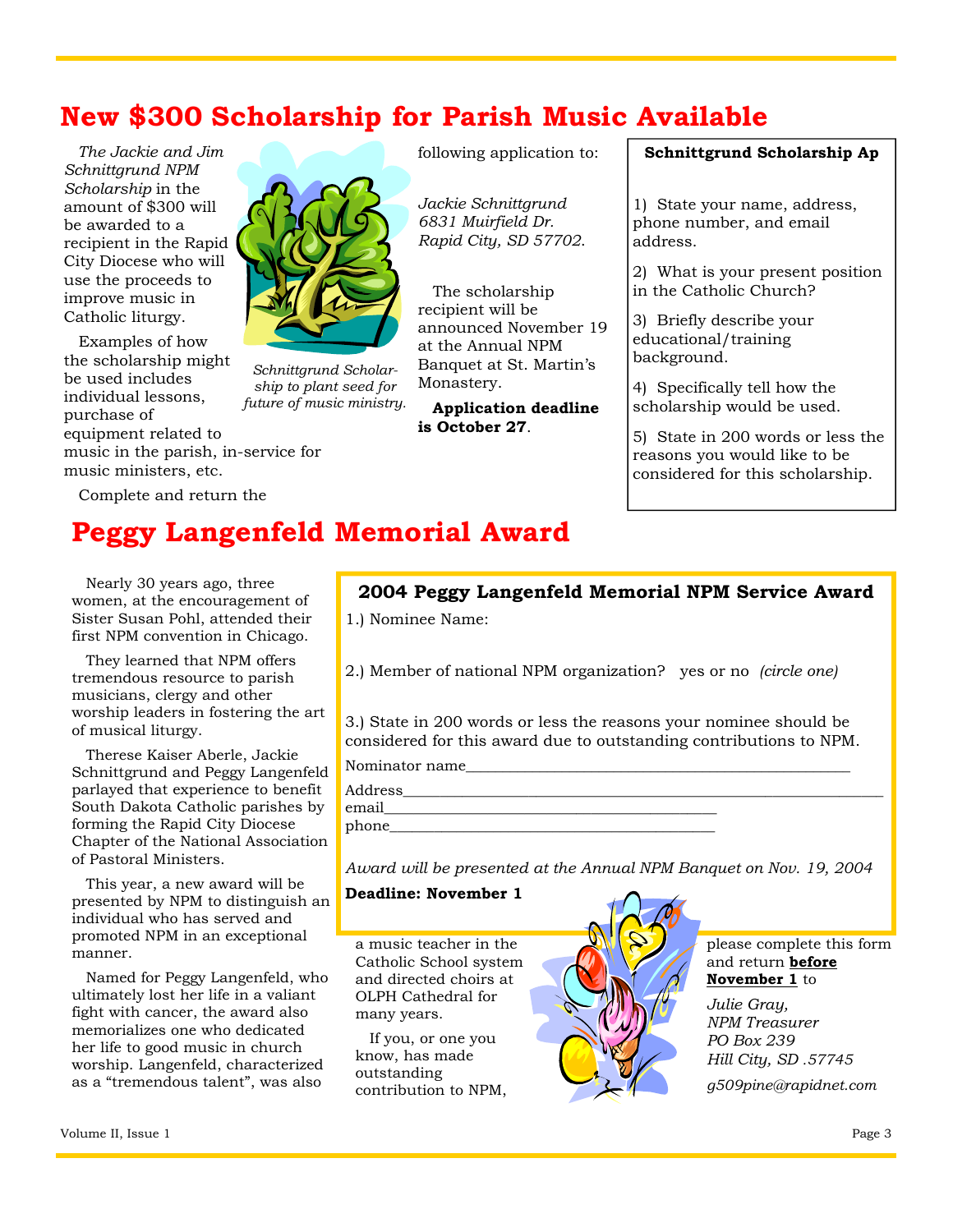### **Years of Music Ministry Service Recognized**

 If you, or someone you know, has been involved in Catholic Music Ministry for 25 (or more), 40 (or more), or 50 (and more) years, let us know.

 Those dedicated individuals will be recognized at the annual banquet November 19 for



*We want to recognize our dedicated stars!* 

their years of dedication to pastoral music.

 Send, or e-mail this form to:

*Sandy Martin 2438 Broadmoor Ct. Rapid City, SD 57702 sandragenemartin@ rap.midco.net* 

by *October 27.*

| Name:                             |
|-----------------------------------|
| Address:                          |
|                                   |
|                                   |
| Current Parish:                   |
| Number of years of service:       |
| 25 years or more                  |
| 40 years or more                  |
| 50 years or more                  |
| Location(s) and focus of service: |
|                                   |

### **Two Added to NPM Board**

 **Vicki Covey** joins Lynn Moran as coordinators for Planning. Sister Eleanor Solon had served in this role the last six years. Vicki is liturgy director and adult choir directors at Immaculate Conception. She has been involved with NPM since the early 1980s and believes "NPM is very important and helpful to parishes, especially in light of the synod." She is also middle and high school public school chorus accompanist, is married, has four grown children and four absolutely wonderful grandchildren!

 **Julie Gray**, Hill City, will serve as secretary after the position was vacated by Sue Englin who served six years in that post. Julie has been involved for 20 years in all aspects of parish music in her small parish of St. Rose of Lima. She has been married 27 years, has two children in college and a son serving in Iraq.

 The new treasurer is **Joan Bachmeier**, Sturgis. She has been a member of St. Francis of Assisi Church for 50 years. She has played the organ since 1964, sings with the choir, serves on the local music planning committee, and plays for some funerals. Retired from retail for two years, she is married and has five grown children and 13 grandchildren.

**Jacqueline Schnittgrund**, NPM Di-

"NPM is very important, useful, and helpful, especially in light of synod"

rector, has directed Chorus Angelorum at Blessed Sacrament Church since 1977. She has been a music educator in Rapid City Area Schools since 1990 and a member of NPM's National Chapter Council since 1999. She is married, has three grown children and three grandchildren.

 **Lynn Moran**, the other half of the Planning team is a member of St. John the Baptist Parish in Custer where she has been a member of the choir for

about 15 years and a cantor for two years. An attorney, Lynn is a parent to five foster children who are now young adults. She has been involved with NPM for four years.

 Animator for Koinonia, **Mary Therese (Kaiser) Aberle**, has been church organist or choir member for a total of 62 years. First joining choir in 1942, she



*NPM Board supplies refreshing basket of talent!* 

has been an organist for 43 years and has played and sung for funerals and weddings. She has planned music, attended National NPM Conventions and helped organize the RC Diocesan NPM chapter. She was newly wed last spring.

\_\_\_\_\_\_\_\_\_\_\_\_\_\_\_\_\_\_\_\_\_\_\_\_\_\_\_\_\_\_\_\_\_\_\_

 **Tammy Schnittgrund** is Co-Assistant Director for Recruiting. An active violinist, she also cantors, song leads and sings in the choir at Blessed Sacrament. An orchestra and strings teacher in the Rapid City Area Schools, Tammy is also a member of the Black Hills Symphony and chairs the SD State String Teachers Association, and gives private violin instruction.

 **Sandy Martin,** Co-Assistant Director for Recruiting, is new to the RC Diocese and NPM. She participates in the music

ministry at Blessed Sacrament Church, RC. Born and raised on a ranch in Wyoming, Sandy came to RC via Palm Springs, CA and Huron, SD. She was most recently vice president of three eastern SD hospitals and a foundation (at once!). She is married, "mom" to three grown children, one in Iraq. And, Sandy is Nanna to one granddaughter.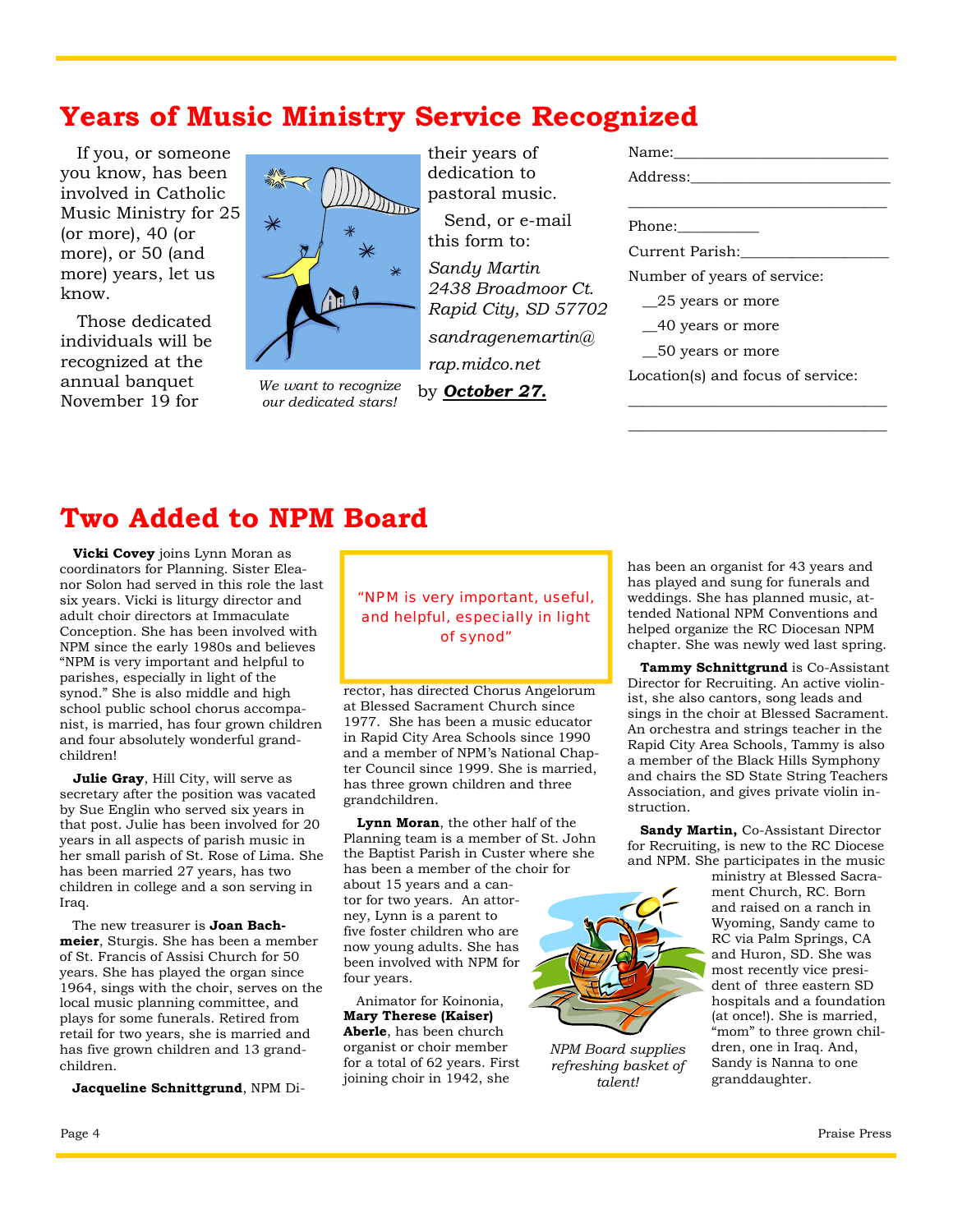# **Workshop and Event Schedule**

#### *January 22 9:30 am-2:30 pm*

PIPES AND PIZZA and CANTORS & ACCOMPANISTS — "GET THE ASSEMBLY SINGING!"

NPM and the American Guild of Organists (AGO) joins to introduce you and adults to the organ. Tour downtown RC churches and play their organs. Pizza at noon at the Cathedral. Vicki Covey leads the afternoon session to "Get the Assembly Singing".

*Assemble at First Presbyterian Church* 

### *Spring, 2005 (Maybe April?)*

SMALL PARISHES CAN & DO HAVE MUSIC! Location: Winner, SD

Having music in a small parish isn't only possible. It is a reality in Winner! Vicki Covey, along with her choir and the choirs of Gregory and Bonesteel, will discuss how to make music a success in any small town. We will also read through World Library music packets with CDs (free to those attending) during the afternoon session.

### **Summer, 2005**

CANTOR EXPRESS

Location: St. Martin's Monastery

Date and time to be released at a later date.

# **Look! We're on the Web**

 Misplaced your last newsletter? Need to know when and where the next workshop is? Want to contact one of your NPM officers?

Go to the internet.

 Yup! Your NPM chapter is now on the internet. Not only does the site give you current local NPM information, it links you with the National NPM site where you can connect with even more resources to help.

 NPM is a network of musicians, clergy and other leaders of worship that can, and will, help you in your quest for support, ideas, and musical excellence in liturgical celebrations. Each member is devoted to serving the life and mission of the Church through fostering the art of musical liturgy in Roman Catholic worshiping communities.

Come on! Check out your new internet site. It's for you. We're at www.npmrc.org

 Kudos to Tammy Schnittgrund for facilitating the site. And, many, many thanks to Eric Helgeson who *contributed* his considerable skill and his business to "build" our site for God's glory. Don't we look great?!



**What is NPM? Current Officers President's Letter Upcoming Events Resources National NPM Site Current Newsletter** 

*Home page banner of new NPM Rapid City web site*